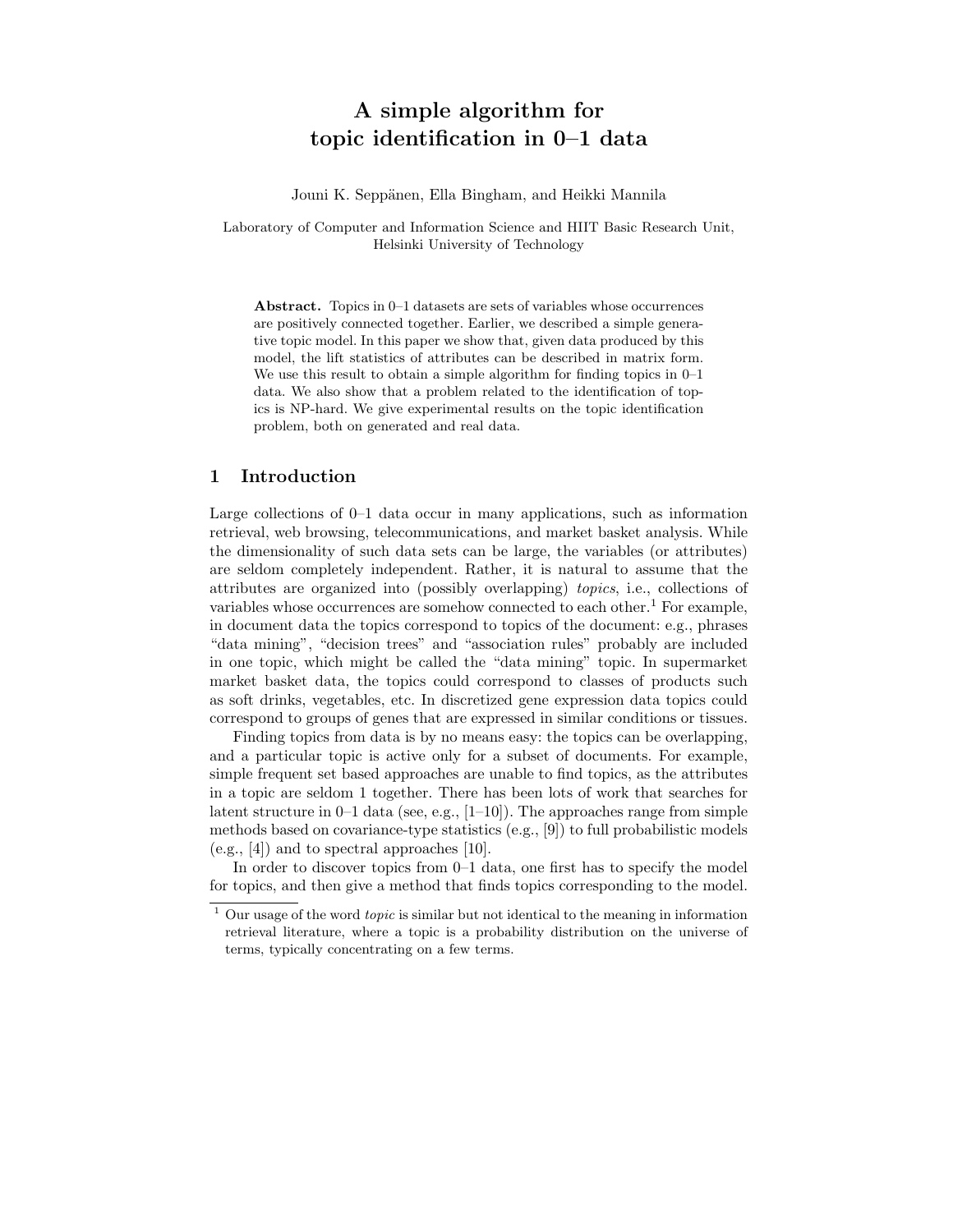In this paper we describe a simple generative topic model, based on our previous work [11]. We prove some analytical results about the model by using the concept of lift [12]. We show that the lift statistics of individual attribute pairs can be described in matrix form as linear combinations of lift statistics of disjoint topics. Based on this observation, we give a simple algorithm for finding topics in 0–1 data. We also show that one form of the topic identification problem is NP-hard. We give experimental results on both generated and real data, showing that the algorithm works well in practice.

First we review some other methods for finding latent structure in binary data. Many of these generative models are quite powerful and are able to describe complex situations. On the other hand, finding exact solutions for them is computationally intractable, and it is difficult to get a clear picture of the quality of the obtained estimates. Many of the methods are also symmetric with respect to the data values 0 and 1; on the basis of the asymmetry in the data generating process, this can be viewed as a potential source of problems.

In nonnegative matrix factorization (NMF) [1], an observed data matrix is decomposed into a product of two unknown matrices. All three matrices have nonnegative entries. The observed data is regarded as a sum of latent variables. Lee and Seung give two algorithms for finding the unknown matrices; there is, however, no probabilistic interpretation of the results of NMF. Computationally, the methods seems very demanding and there are no clear results on the quality of the solutions [13].

The latent semantic analysis (LSA) method [2] uses singular-value decomposition to decompose an observed data matrix into a product of matrices. (In contrast to NMF, the matrices can have negative entries, too.) In a seminal paper by Papadimitriou et al. [3] some arguments were given to justify the performance of LSI by presenting a probabilistic corpus model. Their basic model is quite general and somewhat similar to ours.

Hofmann [4] has presented a probabilistic version of LSA, termed PLSA. His formal model is fairly close to ours and we will show comparative results on the models. For each observation vector, some topics are first selected according to some observation-specific topic probabilities; then, the topics generate attributes according to some topic-attribute probabilities. The attributes are conditionally independent given the topic. Hofmann's main interest is in good estimation of all the parameters using the EM algorithm, while we are interested in the structure of the data (that is, the probabilities of attributes belonging to topics) and also explaining why the methods would find topics.

Laten Dirichlet Allocation (LDA) [14–16] is a method in which the data model is closely similar to Hofmann's PLSA but the estimation of the parameters is computationally more demanding: a variational approximation to the data likelihood is needed prior to EM estimation of the parameters. Independent component analysis (ICA) ([8, 17, 18]) is a statistical method that expresses observed multidimensional sequences as combinations of unknown latent variables, that are statistically as independent as possible. The so called probe distances [19] of attributes can be used to find (possibly overlapping) sets of attributes that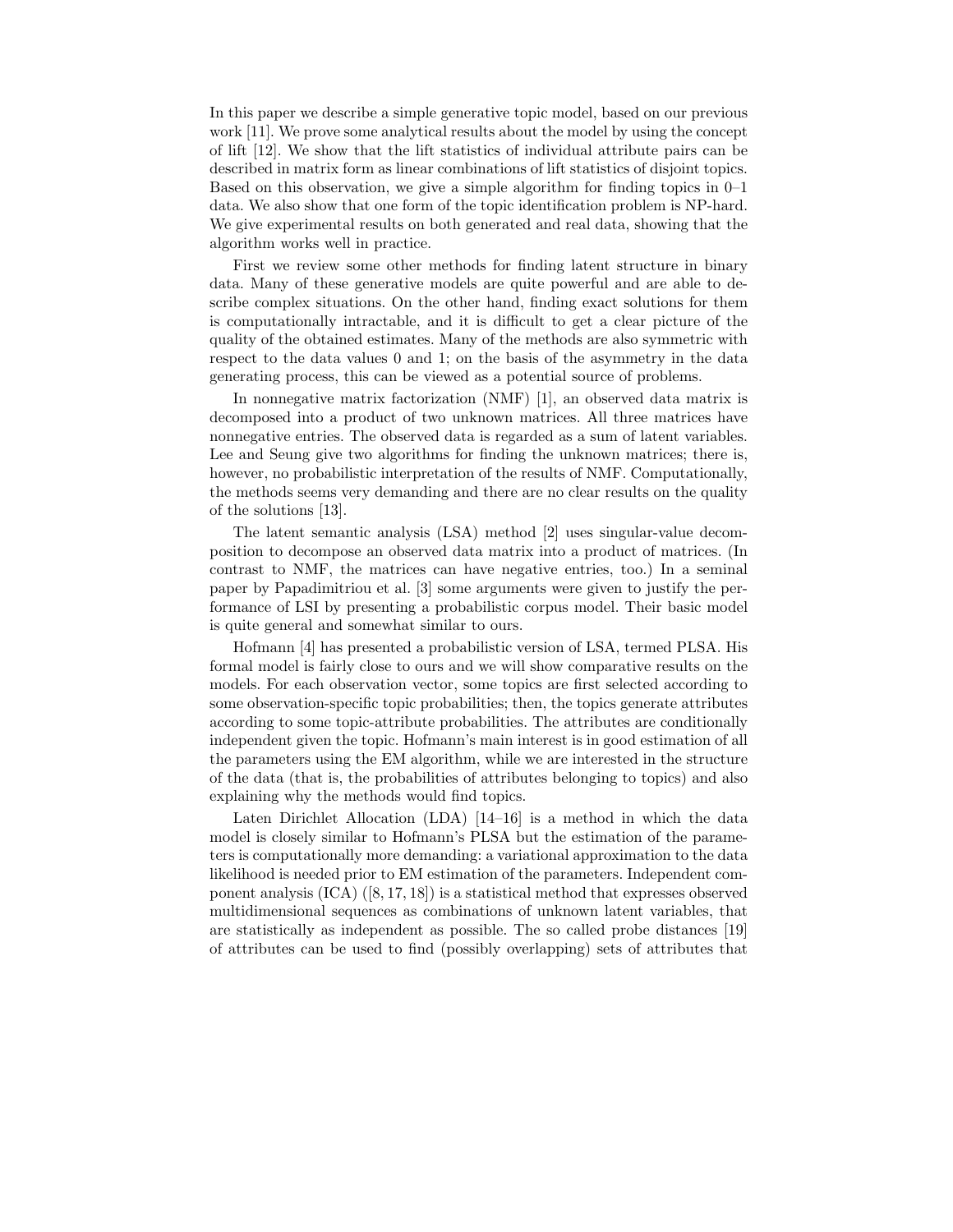behave similarly with respect to other attributes; we studied this in an earlier paper [11]. Cooley and Clifton [9] compute the frequent sets in the data and cluster them using a hypergraph partitioning scheme, thus avoiding the problem of not having all attributes of a topic present in one data vector.

A popular method to analyze 0–1 data is the class of finite mixtures of multivariate Bernoulli distributions. However, for the Bernoulli models, the values 0 and 1 have symmetric status, while for our topic models defined in Section 2 this is not the case. Another important difference between Bernoulli (or any other) mixture model and our model is that in mixture models it is assumed that an observed 0–1 vector is only generated by one latent topic, although generation probabilities are given for all latent topics. In this paper we assume that a data vector is generated by the interaction of several latent topics. Binary generative topographic mapping [20, 21] also assumes that the data vectors are generated by one latent topic at a time.

The rest of this paper is organized as follows. We describe our model and examine some of its analytical properties in Section 2. In Section 3 we study the lift statistic and describe the simple algorithm based on it. We give experimental results in Section 4, and conclude in Section 5.

## 2 Topic Models

In this section we present our concept of a topic model, give the likelihood function of the model, and discuss what kinds of parameter values are realistic. This form of the model was introduced earlier by us [11].

Let U be an *n*-element set of *attributes* (e.g., words). A k-topic model  $T$ arranges the  $n$  attributes into  $k$  topics. The model has the following parameters: a k-element vector  $\mathbf{s} = (s_1, \ldots, s_k)$  corresponding to the k topics, and a k  $\times$  $n$  matrix  $Q$  whose elements relate the topics to the attributes; the element corresponding to topic i and attribute A is denoted by  $Q_{i,A}$ . All elements of s and **Q** must be probabilities, i.e., reals in the range  $[0, 1]$ ; however, neither s nor any row or column of Q is required to sum up to 1.

A data vector  $x$  (e.g., a document) is sampled from  $\mathcal T$  as follows. First, the active topics are selected by sampling a k-element binary vector  $t$  whose every component  $t_i$  is 1 with probability  $s_i$ , independently of all other components. Second, the active topics generate the attributes. For each topic  $i$ , an *n*-element binary vector  $x_i$  is sampled so that the component corresponding to A is 1 with probability  $t_iQ_{i,A}$ , independently of all other components. The data vector  $\boldsymbol{x}$  is then the logical *or* (i.e., maximum) of all the vectors  $x_i$ ,  $x = \bigvee_{i=1}^k x_i$ .

It would be possible to add another layer on top of the topics, selecting the topic probabilities anew for each data vector from, e.g., a Dirichlet distribution. Many of our results could be generalized to such settings, which however fall outside the scope of this treatment. This type of approach has been taken in [3, 4, 14–16].

We next present the likelihood function of a k-topic model  $\mathcal T$  with parameters  $s, Q$ . The data D consists of vectors  $x$ , each considered independently of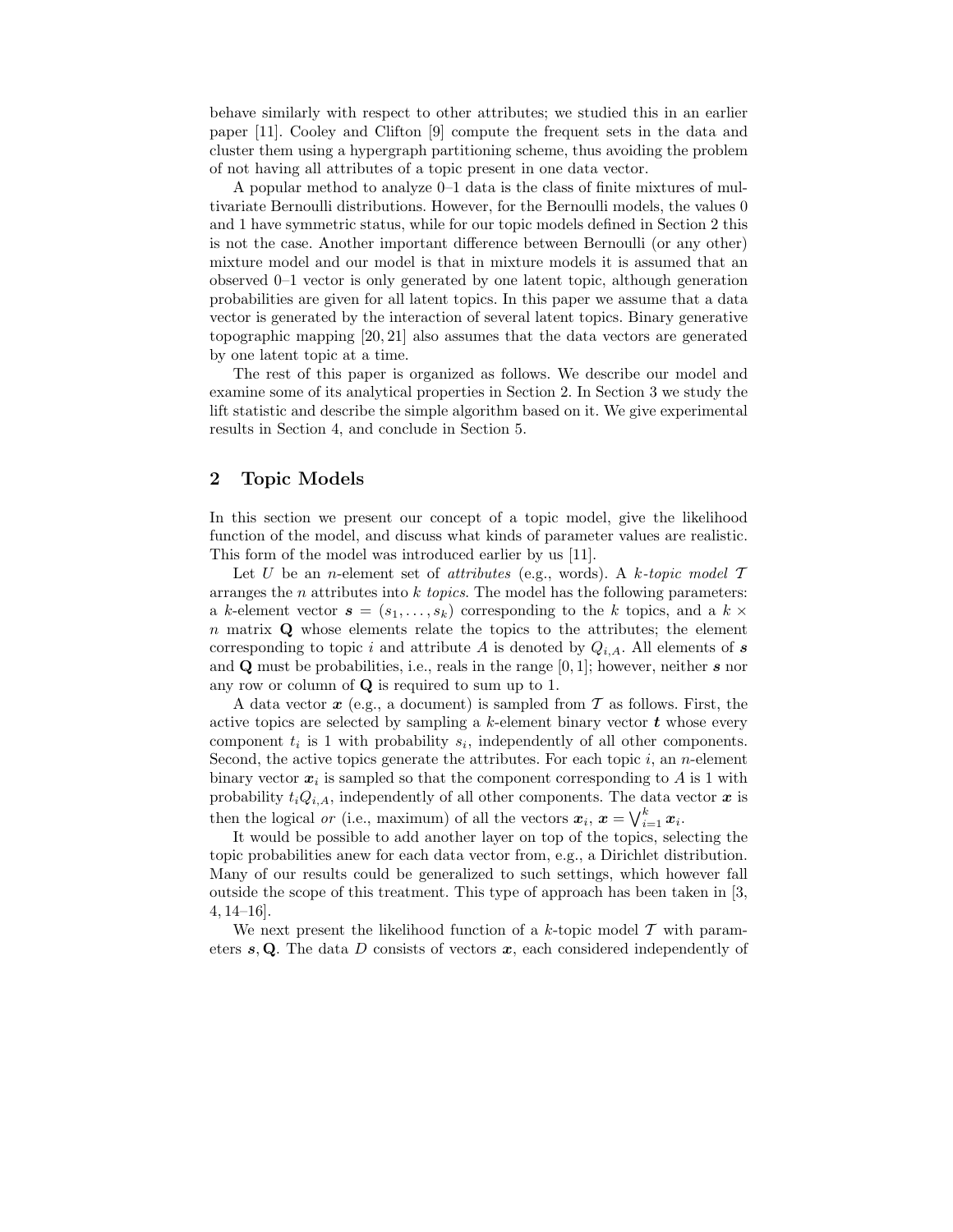the others,

$$
P(D | \mathcal{T}) = \prod_{\mathbf{x} \in D} P(\mathbf{x} | \mathcal{T}).
$$

The probability of a single observation  $x$  is

$$
P(\mathbf{x} \mid \mathcal{T}) = \sum_{t} P(t \mid \mathcal{T}) P(\mathbf{x} \mid t, \mathcal{T}).
$$

The sum is taken over all k-element 0–1 vectors t, corresponding to all  $2^k$  possible combinations of active topics. The probability of a topic combination depends on the parameters s only,

$$
P(\mathbf{t} \mid \mathcal{T}) = P(\mathbf{t} \mid \mathbf{s}) = \prod_{i=1}^{k} P(t_i \mid s_i) = \prod_{i=1}^{k} s_i^{t_i} (1 - s_i)^{1 - t_i}.
$$

The probability of an observation given the active topics depends on the parameters Q only,

$$
P(\mathbf{x} \mid \mathbf{t}, \mathcal{T}) = P(\mathbf{x} \mid \mathbf{t}, \mathbf{Q}) = \prod_{A \in U} P(x_A \mid \mathbf{t}, \mathbf{Q}),
$$

where  $x_A$  denotes the element of x that corresponds to the attribute  $A \in U$ . A single attribute has a value of either zero or one, with distribution

$$
P(x_A | t, \mathbf{Q}) = p_A^{x_A} (1 - p_A)^{1 - x_A} = \begin{cases} 1 - p_A, & x_A = 0 \\ p_A, & x_A = 1, \end{cases}
$$

where

$$
p_A = 1 - \prod_{i=1}^{k} (1 - Q_{i,A})^{t_i}.
$$

The likelihood function, if expanded fully, would have a large number of terms because of the sum over  $2^k$  topic combinations  $t$ . This suggests a high computational complexity, and indeed the task of selecting the best  $t$  is difficult. This is illustrated by the following theorem, whose proof we defer to the Appendix.

**Theorem 1.** The following problem is NP-complete: given a topic model  $T$ , a single data vector  $\boldsymbol{x}$  and a threshold  $\rho$ , decide whether there is a topic assignment  $t$  such that the probability of the data given the assignment exceeds the threshold,  $P(\mathbf{x} \mid \mathbf{t}, \mathcal{T}) \geq \rho$ .

However, the models involved in the proof would best be described as contrived, so the result should not dissuade us from researching some reasonable subclass of topic models. But what kind of models are reasonable?

One assumption that we will make is that the topic probabilities  $s_i$  are small. This seems reasonable at least in the context of document data: if some words occur in a large fraction of all documents, in information retrieval they would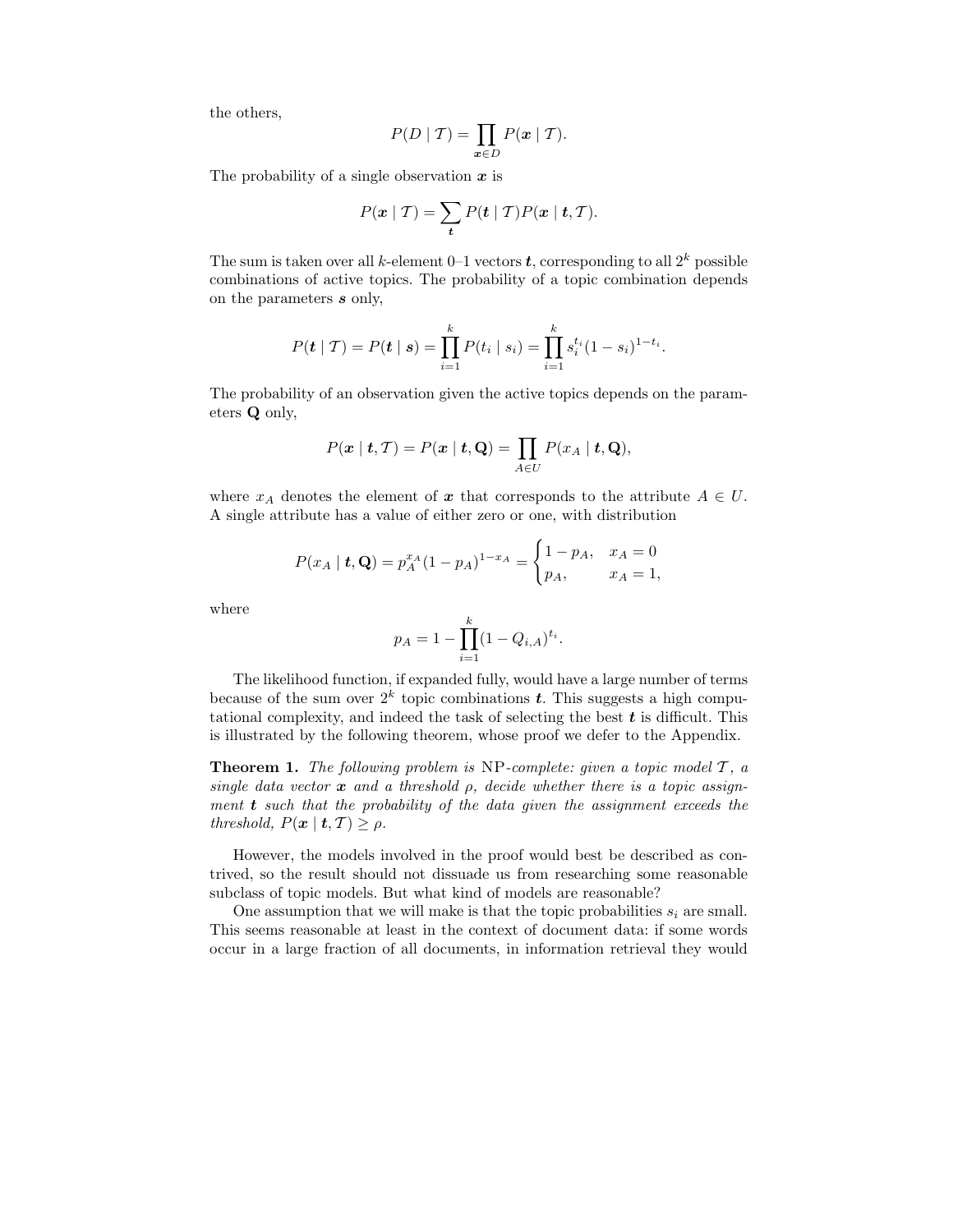be classified as stop words and not considered in searches; it is the less common words that distinguish interesting documents.

Another question is the amount of overlap between topics  $-$  if two topics consist of almost completely the same attributes, it does not seem easy to distinguish between them. In [11] we considered a class of " $\epsilon$ -separable" models, an idea similar to that in [3]. A model is  $\epsilon$ -separable if every topic has a set of primary attributes and assigns at most a fraction  $\epsilon$  of its attribute-activation weight to the non-primary attributes. However, the  $\epsilon$ -separability property does not perfectly capture the idea of almost-disjoint topics, as the discussion in [11, before Lemma 3] notes: for example, several topics can "conspire" against another topic  $i$  by giving high weight to one of  $i$ 's primary attributes. Even if every high weight is less than a fraction  $\epsilon$  of the topic's total weight, it is possible that the majority of activations of that attribute come from the conspiring topics and not the primary topic.

This leads us to define a different separability concept: a model has  $\theta$ -bounded *conspiracy* if every attribute  $\vec{A}$  has a primary topic  $i$  such that

$$
\sum_{j \neq i} Q_{j,A} \leq \theta Q_{i,A}.
$$

We conjecture that a model is discoverable from data if it has low values of  $s_i$ and conspiracy bounded by some low  $\theta$ .

#### 3 Using the Lift Statistic

We now consider a statistic commonly called called *lift* or *interest* [12, 22, 23],

$$
lift(A, B) = \frac{P(A \mid B)}{P(A)} = \frac{P(A, B)}{P(A)P(B)},
$$

which is a kind of a relative risk factor: how much more common is it to observe A given that  $B$  is observed, compared to no information about  $B$ ? Lift was chosen because it measures dependence, which is highly relevant to topic models – when two attributes belong strongly to the same topic, their co-occurrence should deviate significantly from the independence assumption. For independent  $A$  and  $B$ ,  $\text{lift}(A, B) = 1$ , and the stronger the (positive) dependence, the higher the lift. Note that our model predicts lift( $A, B$ ) > 1 for all pairs  $A, B \in U$ ; thus, one way of assessing whether the model fits a given data set is to see how  $\text{lift}(A, B)$ is actually distributed.

**Proposition 1.** Assume that attribute A is only generated by topic i. Then for any attribute B,

$$
lift(A, B) = \frac{P(t_i | B)}{P(t_i)} = \frac{P(t_i, B)}{P(t_i)P(B)}.
$$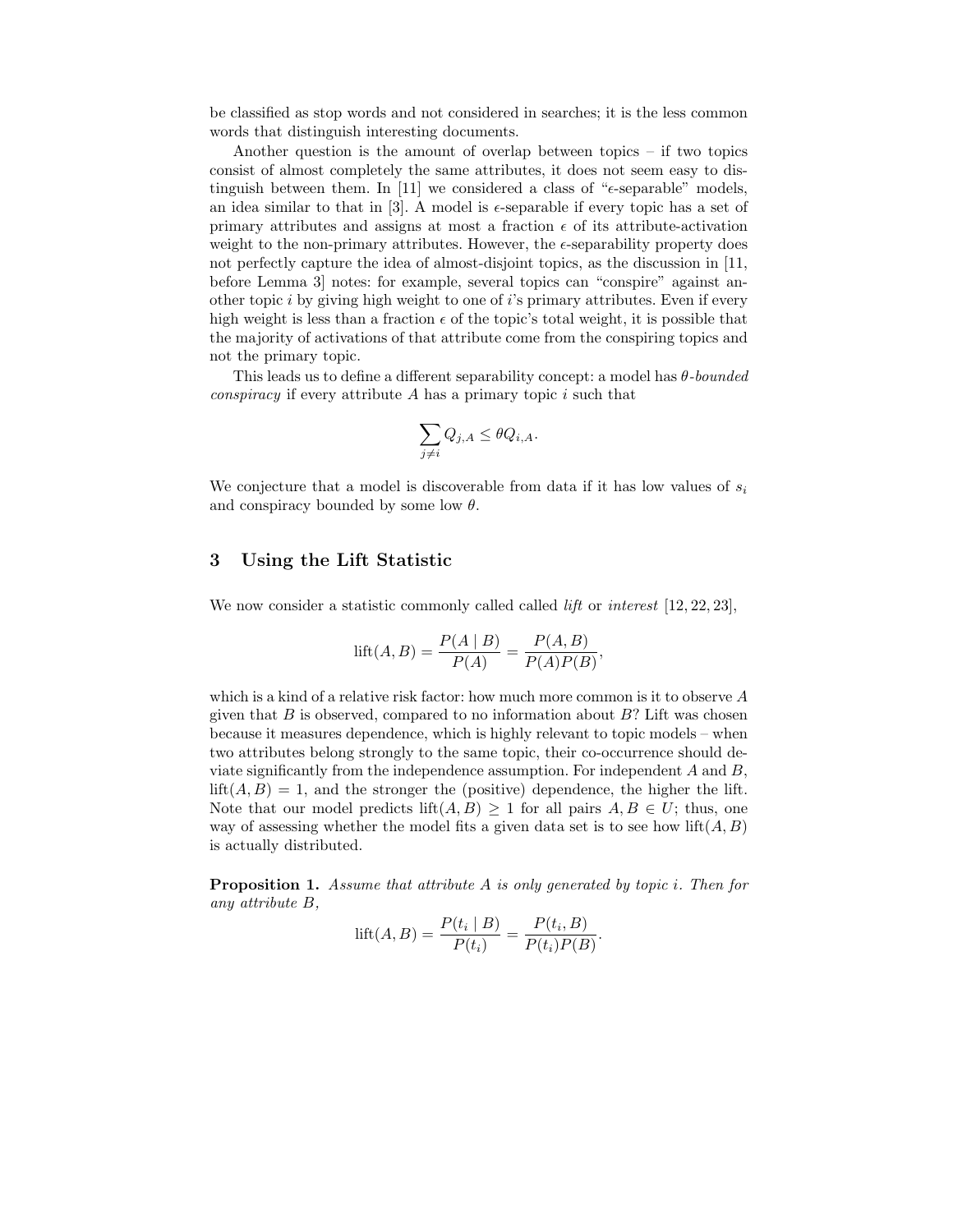*Proof.* We factorize the probabilities:  $P(A) = P(A, t_i) = P(t_i)P(A | t_i)$  and  $P(A, B) = P(t_i, A, B) = P(t_i)P(B | t_i)P(A | t_i, B)$ . Since A is only generated by topic *i*,  $P(A | t_i, B) = P(A | t_i)$ . Thus

$$
lift(A, B) = \frac{P(A, B)}{P(A)P(B)} = \frac{P(t_i)P(A | t_i)P(B | t_i)}{P(t_i)P(A | t_i)P(B)}.
$$

Using Bayes' theorem  $P(B | t_i) = P(B)P(t_i | B)/P(t_i)$  and canceling terms we obtain the result.  $\Box$ 

What Proposition 1 says is that if  $A$  is a "core attribute" of topic  $i$ , i.e., an attribute generated by  $i$  only, then  $A$  represents  $i$  perfectly in lift calculations, even if  $Q_{i,A}$  < 1. Of course in practice, when the lift must be estimated from data, a small value of  $Q_{i,A}$  can cause poor results. Another point to note is that the probability  $P(B | t_i)$  appearing in the proof is not the model parameter  $Q_{i,B}$ . Instead, it is the probability that any topic will generate B conditioned on the fact that at least topic *i* is active. Proposition 1 has as immediate consequences two results that we used already in [11].

**Corollary 1.** If attributes A and B are only generated by topic i, i.e.,  $Q_{j,A}$  =  $Q_{j,B} = 0$  for  $j \neq i$ , then  $\text{lift}(A, B) = s_i^{-1}$ .

**Corollary 2.** If attribute A is only generated by topic i and attribute B is only generated by topic j, then  $\text{lift}(A, B) = 1$ .

Thus, the lift statistic between attributes belonging to one topic only is very simple. The interesting question is how lift behaves when an attribute belongs to several topics.

Assume that attribute  $A$  is only generated by topic  $i$ , and attribute  $B$  is generated by both topics i and j. Now  $\text{lift}(A, B)$  is, after simplification,

$$
\frac{P(A,B)}{P(A)P(B)} = \frac{Q_{i,B} + s_j Q_{j,B} - Q_{i,B} s_j Q_{j,B}}{s_i Q_{i,B} + s_j Q_{j,B} - s_i s_j Q_{i,B} Q_{j,B}} \approx \frac{Q_{i,B} + s_j Q_{j,B}}{s_i Q_{i,B} + s_j Q_{j,B}}
$$

where in the approximation we have assumed that  $Q_{i,B}s_jQ_{j,B}$  and  $s_is_jQ_{i,B}Q_{j,B}$ are small compared to the other terms. The above formula generalizes to the case where  $B$  is generated by some other topics than i and j, too: before the approximation we then have several second order terms  $s_{\ell}Q_{\ell,B}$  corresponding to all topics  $\ell$  that generate B, and similarly several third order terms  $s_{\ell}Q_{i,B}Q_{\ell,B}$ (in the numerator) or fourth order terms  $s_i s_\ell Q_{i,B} Q_{\ell,B}$  (in the denominator).

Assume now that all the topic probabilities are (approximately) equal, i.e.,  $s_{\ell} \approx s$  for all topics  $\ell$ . Then we can write the above formula as lift $(A, B) \approx$  $(s^{-1}Q_{i,B} + Q_{j,B})/(Q_{i,B} + Q_{j,B})$ . Furthermore, let each topic  $\ell$  have  $c_{\ell}$  core attributes that are only generated by that topic. Then using Corollaries 1 and 2 we note that the lifts of A and all core attributes can be included in the formula as follows: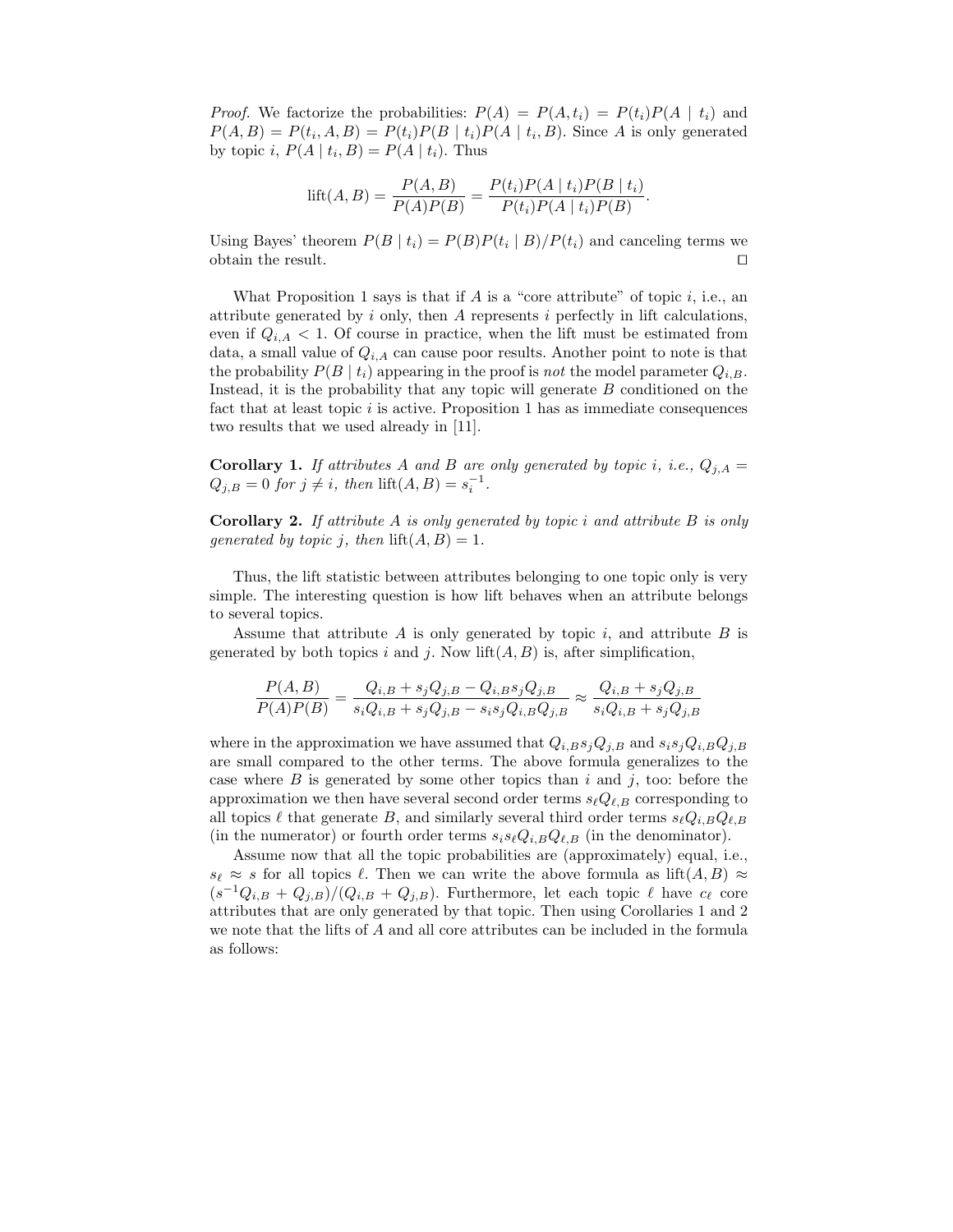Observation. The lift between a core attribute A of topic i and an attribute B generated by topics  $i$  and  $j$  is

$$
\text{lift}(A, B) \approx \sum_{A'} \text{lift}(A, A') c_i^{-1} \frac{Q_{i,B}}{Q_{i,B} + Q_{j,B}} + \sum_{D'} \text{lift}(A, D') c_j^{-1} \frac{Q_{j,B}}{Q_{i,B} + Q_{j,B}}
$$

where  $\sum_{A'} \text{lift}(A, A') c_i^{-1}$  is an averaged estimate of  $s^{-1}$ ,  $\sum_{D'} \text{lift}(A, D') c_j^{-1} = 1$ and the two sums run over the core attributes A' and  $D^{\dagger}$  of topics i and j, respectively. Also, we may add a third summation including  $\text{lift}(A, F')$  where  $F'$ is a core attribute belonging to topic  $l$  into which  $B$  does not belong to, as then  $Q_{l,B} = 0$  and the whole term vanishes. This observation again generalizes to the case where  $B$  is generated by multiple topics.

The above reasoning included approximations in discarding high-order terms and the somewhat crude assumption that all  $s_i$  are equal. In any case, it does yield an idea of how to discover topics: for an attribute  $B$  that belongs to several topics, define a vector  $\alpha$  whose length is the total number of all core attributes. The element corresponding to  $A$  (a core attribute of topic i) is  $\alpha_A = Q_{i,B}/(c_i \sum_j Q_{j,B})$ . Then  $\text{lift}(A, B) \approx \boldsymbol{\alpha}^T \text{ lift}(A, \cdot)$  for all core attributes A, where we denote by  $\text{lift}(A, \cdot)$  the vector of lifts between A and all core attributes (where lift( $A, A$ ) = 0). This gives us an algorithm for finding the topics in which the attributes belong, and also the parameters Q:

- Identify those attributes that belong to one topic only this can be done by looking at the lift statistics, which are always either 1 or  $1/s$  for those attributes.
- Cluster those attributes using some traditional clustering algorithm; at this stage the clusters do not overlap and do not cover all attributes – if an attribute B belongs to several topics, its lifts are intermediate between 1 and  $1/s$ , and so  $B$  is not clustered. For  $A$  belonging to one topic  $i$  only,  $Q_{i,A} = P(AA')/P(A')$  which can be averaged over all A' belonging to the same topic i as A.
- For attributes B which are not clustered, find a decomposition lift $(B, \cdot)$  =  $\alpha^T R$ , where the square symmetric matrix R has the vectors lift(A, ·) (of already clustered attributes  $A$ ) as its columns. All of the lifts in this formula are known, so the vector  $\alpha$  can be estimated straightforwardly. The elements of  $\alpha$  are nonzero for those attributes that share a topic with B, and zero for others. Also, the elements are more or less constant within attributes of a given topic. Now  $Q_{i,B} = \alpha_A c_i / \sum_j Q_{j,B}$  where  $\alpha_A$  can be averaged over all A' belonging to topic i,  $c_i$  is known, and for small and equal  $s_j$  we can approximate  $P(B) \approx s \sum_j Q_{j,B}$ , which gives us  $\sum_j Q_{j,B}$ . We can also assume  $\sum_j Q_{j,B} = 1$  and scale the estimated  $Q_{i,B}$  accordingly.

## 4 Experimental Results

#### 4.1 Generated Data

We designed experiments to see how the conspiracy statistic  $\theta$  of a model affects our clustering results. The results corroborate our conjecture that low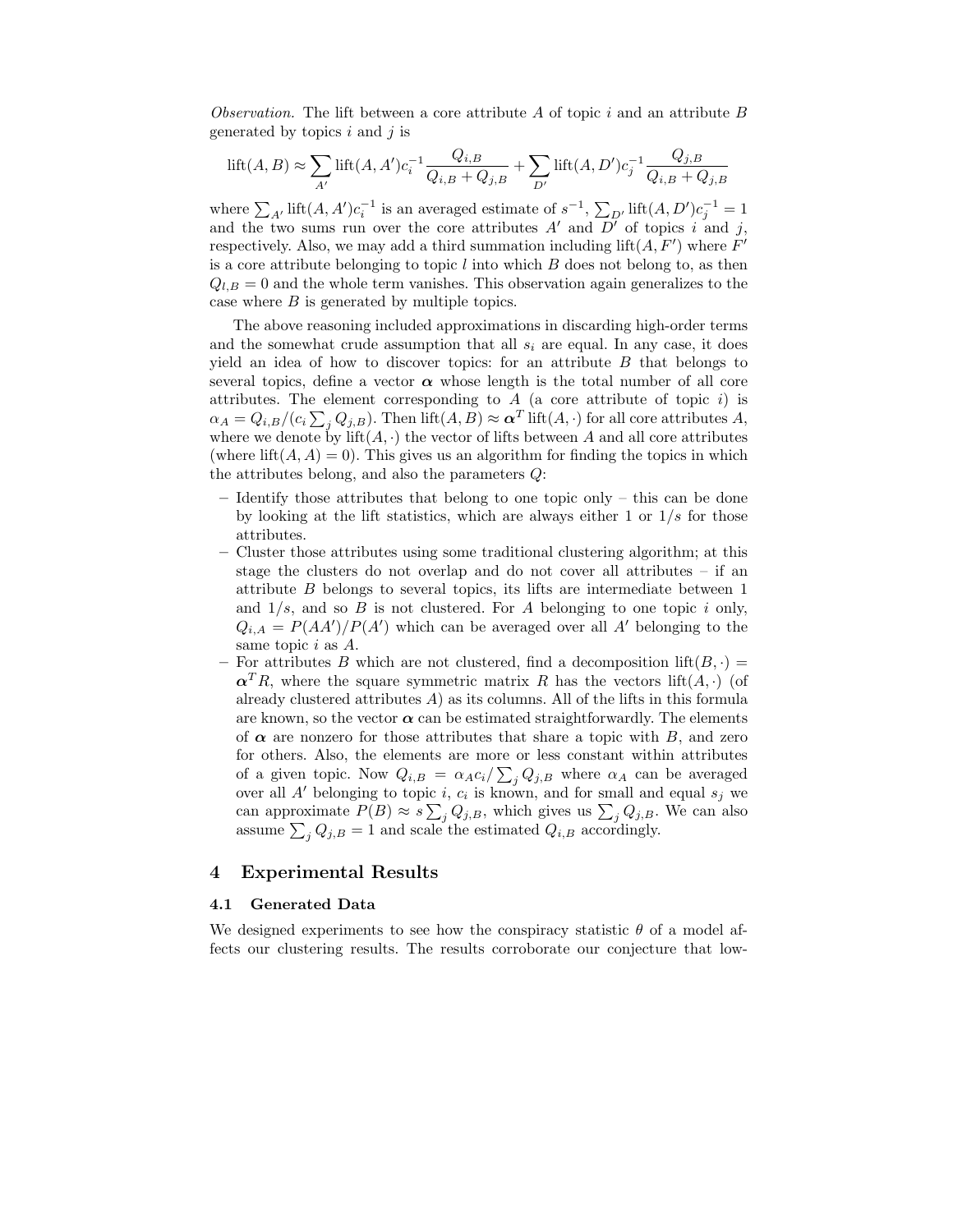conspiracy models are easier to discover. We constructed random models with  $\theta$ -bounded conspiracy using the following recipe. The model has 10 topics and 100 attributes. The probability  $s_i$  of a topic was drawn uniformly at random from the interval [0.01, 0.5]. Each attribute was assigned a primary topic so that each topic was primary for 10 attributes.

To assign the within-topic attribute probabilities  $Q_{i,A}$  so that the conspiracy parameter is  $\theta$ , we first drew a number p uniformly from [0, 1] and let  $Q_{i,A} = p$ for the primary topic i. Then we distributed the mass  $\theta p$  to the non-primary topics in an uneven way. Each non-primary topic in random order received a fraction of  $\phi$  of the remaining mass, where  $\phi$  is chosen at random from [0, 1], separately for each non-primary topic. The last topic received all remaining mass to make the mass sum up exactly to  $\theta p$ .

This way of generating a random model includes a number of somewhat arbitrary choices that we now justify. First, the topic probabilities  $s_i$  were chosen not from [0, 1] but from a smaller interval. Some lower limit is necessary so that each topic is represented in a finite data sample; and an upper limit is needed by our algorithm, which distinguishes a topic by estimating its probability and cannot discover a topic that is almost always active. In a preliminary test (not shown), our algorithm's performance was best with low upper limits, and deteriorated rapidly when the upper limit approached 1. We chose 0.5 as the upper limit as a conservative approach: in document data, one would expect that individual topics have much smaller probabilities.

Second, we discuss the distribution of the within-topic attribute probabilities of non-primary topics. A more obvious strategy would be to draw the probabilities independently and then to normalize, but then the distribution would have become more even. With 9 non-primary topics, all the probabilities would center around  $\theta/9$  times the primary probability, which makes the task far easier: none of the non-primary topics is likely to be confused with the primary topic. In contrast, our procedure typically results in a few non-primary topics with non-negligible topic-attribute probabilities for each attribute. We wish to mimic the behavior of true data sets, such as text document data: a term may have several meanings, perhaps a primary meaning and one or few secondary meanings, hence it belongs primarily to one topic of discussion and secondarily to a few other topics, but not to all possible topics.

In the experiment, we estimated the topic-attribute probabilities Q using the lift statistic, NMF, PLSA<sup>2</sup> and K-means. The NMF and PLSA methods estimate Q given the observed binary data. A naive alternative is the simple K-means algorithm which clusters the attributes into non-overlapping sets; we assume that  $Q_{i,A}$  is equal for all attributes A of topic i and sums to 1 at each topic.

Figure 1 shows the mean squared errors (MSE's) of the estimated Q, compared to the true probabilities used to generate the data. The conspiracy parameter  $\theta$  runs from 0 to 1. At each  $\theta$ , the topic probabilities s are sampled anew, so there is great variability in the data models. Originally, the topic-attribute prob-

 $2$  The PLSA method was kindly programmed by Mr. Teemu Hirsimäki.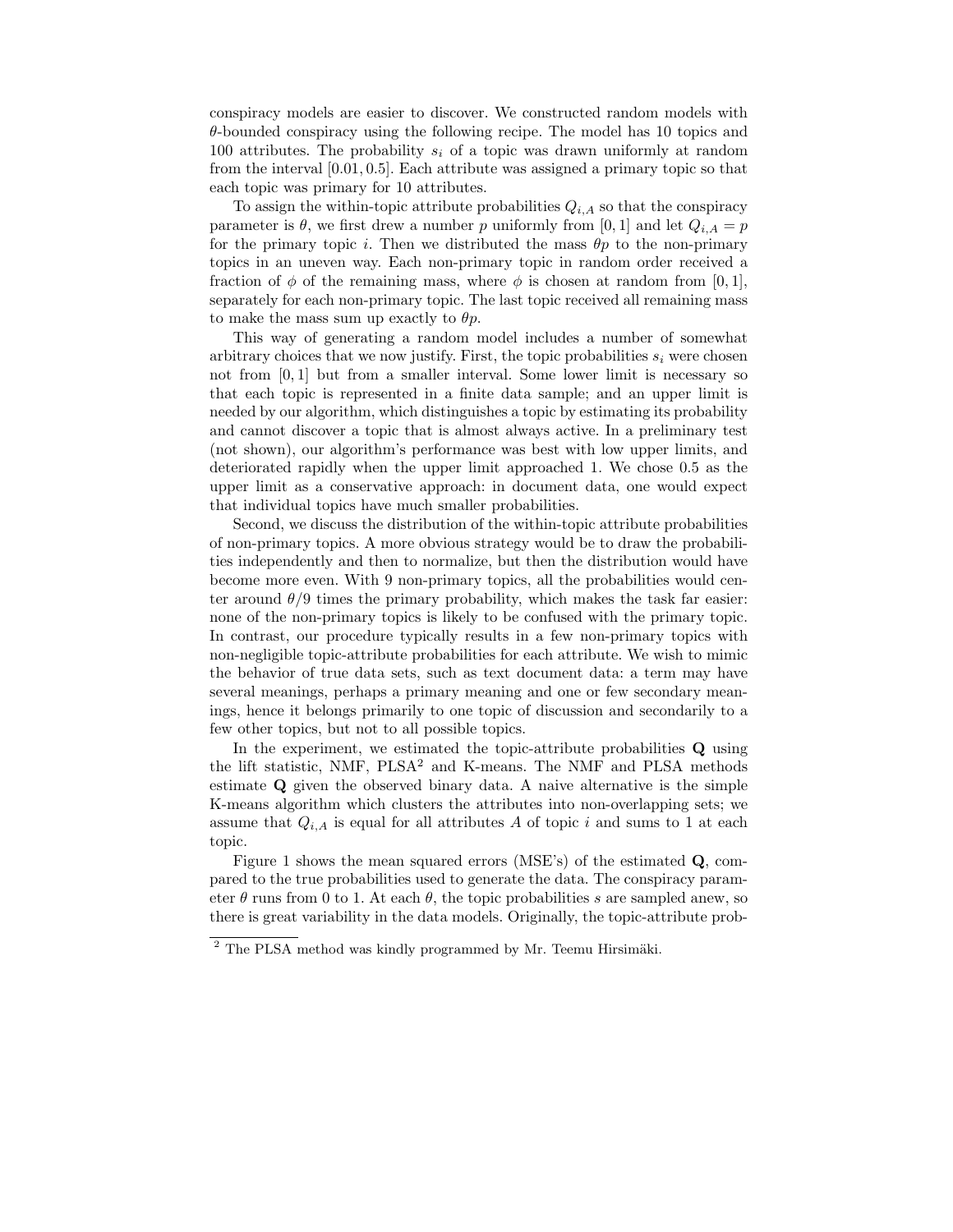abilities estimated by the methods do not necessarily sum to 1 at each topic – they do in PLSA, but not either in the other methods or in the true data model – but we scale them accordingly, to be able to compare the MSE's.

In Figure 1 we see that at smaller  $\theta$ , the Lift algorithm estimates the Q and thus the structure of the data very nicely. When  $\theta$  grows very large, the data model is more difficult to estimate. The behaviors of NMF and PLSA<sup>3</sup> do not depend on  $\theta$ , which is natural: the methods are not primarily aimed for such  $\theta$ -bounded data but instead are able to estimate the structure also when the topics are totally overlapping. The K-means algorithm estimates the structure of the data poorly for all  $\theta$ .

#### 4.2 Real Data

We performed experiments on bibliographical data on computer science available on the WWW<sup>4</sup>. We first tested the model's prediction that  $\text{lift}(A, B) \geq 1$  for all  $A, B$ ; while it does not hold perfectly because there are negative correlations between words, the vast majority of these negative correlations are statistically insignificant (details omitted). We preprocessed the data by removing a small set of stop words and all numbers, and then selected the 100 most frequent terms for further analysis.

We computed the lift statistics between all term pairs and used hierarchical average linkage clustering based on the inverses of lifts. Table 1 shows how the terms are clustered into topics. The number of clusters (21) was chosen based on the distance between clusters being merged in the process of hierarchical clustering: until these 21 clusters, the intercluster distances were quite small but distances between the final 21 clusters were large. The structure in Table 1 is immediately familiar to a theoretical computer scientist: the topics concentrate on different fields of the science.

We also performed topic finding on yeast gene expression data, using the same gene expression dataset as in [24] that combines the results of several different gene expression studies. The combined dataset measures the expression level of over six thousand genes in almost a hundred experiments; thus, we used the experiments as "attributes" and the genes as "measurements". The levels were discretized so that the top 5% expressed genes in each experiment were given the value 1. The results are not shown due to space constraints, but as a brief example, the discovered topics were seen to reflect cyclical behavior of the genes in the time-series experiments.

# 5 Concluding Remarks

We studied a simple generative topic model and showed that the lift statistics of attributes can be described in matrix form. Based on this, we obtained a simple

<sup>3</sup> No simulated annealing was used in the EM algorithm of the PLSA.

<sup>4</sup> http://liinwww.ira.uka.de/bibliography/Theory/Seiferas/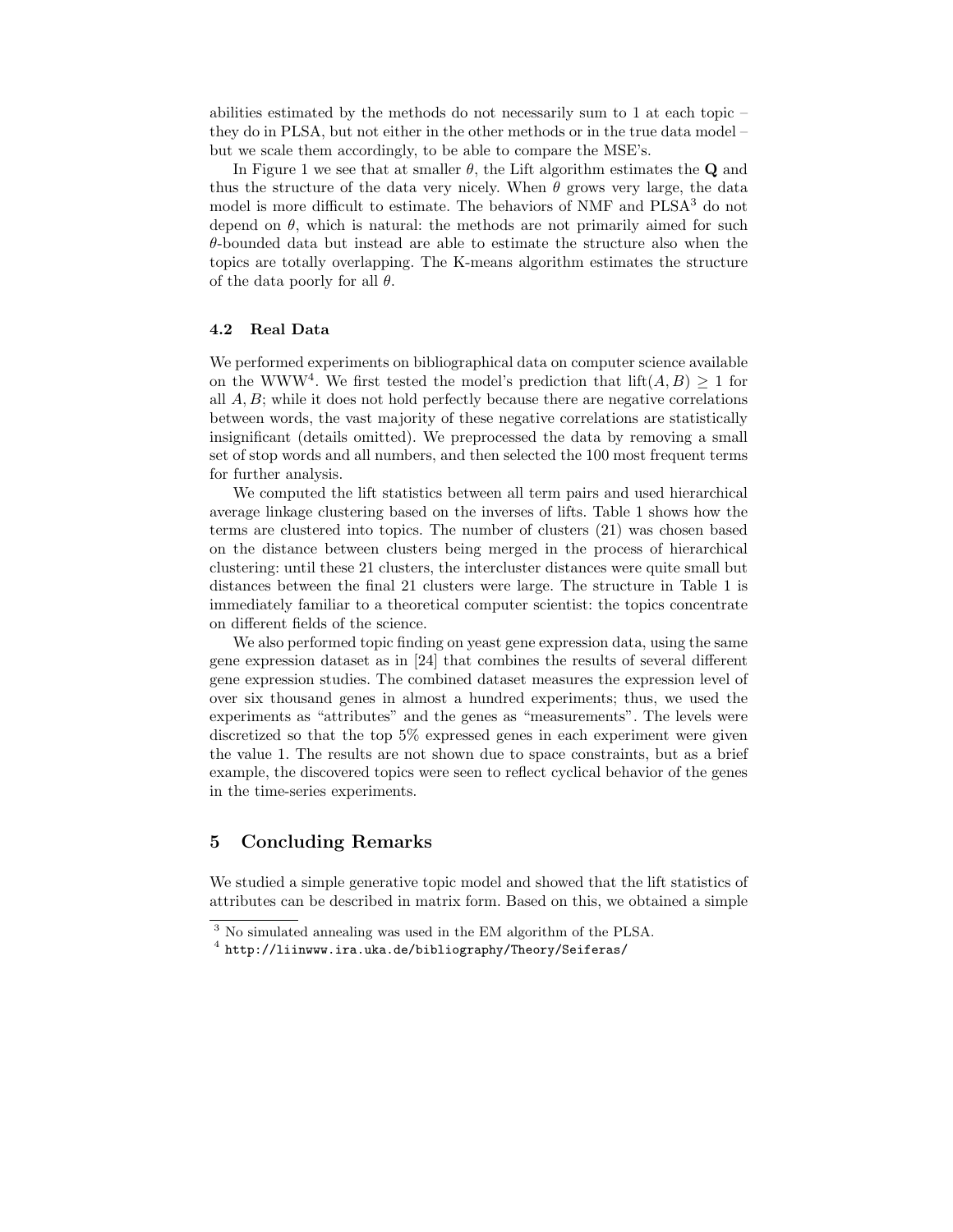

Fig. 1. Mean squared errors of  ${\bf Q}$  at different conspiracy parameters  $\theta.$ Lift ∗, NMF  $\Diamond,$  PLSA  $\circ,$  K-means  $\cdot.$ 

| $\mathbf{1}$   | algorithms approximation damath problems scheduling some tree two |
|----------------|-------------------------------------------------------------------|
| $\overline{2}$ | analysis distributed libtr probabilistic systems                  |
| 3              | bounds communication complexity focs lower                        |
| 4              | algorithm efficient fast ipl matching problem set simple          |
| 5              | design ieeetc network networks optimal parallel routing sorting   |
| 6              | note tcs                                                          |
| 7              | finding graphs minimum planar polynomial sets sicomp time         |
| 8              | graph number properties random tr                                 |
| 9              | from information learning lncs theory                             |
| 10             | approach jacm linear new programming system                       |
| 11             | actainf binary search trees                                       |
| 12             | abstract computation extended model stoc                          |
| 13             | automata finite languages mfcs                                    |
| 14             | data dynamic infetri logic programs structures using              |
| 15             | applications icalp theorem                                        |
| 16             | cacm computer computing science                                   |
| 17             | crypto functions                                                  |
| 18             | jcss machines                                                     |
| 19             | algebraic beatcs computational geometry                           |
| 20             | de stacs van                                                      |
| 21             | codes dmath                                                       |

Table 1. Terms in different topics. (The order of the topics is not relevant).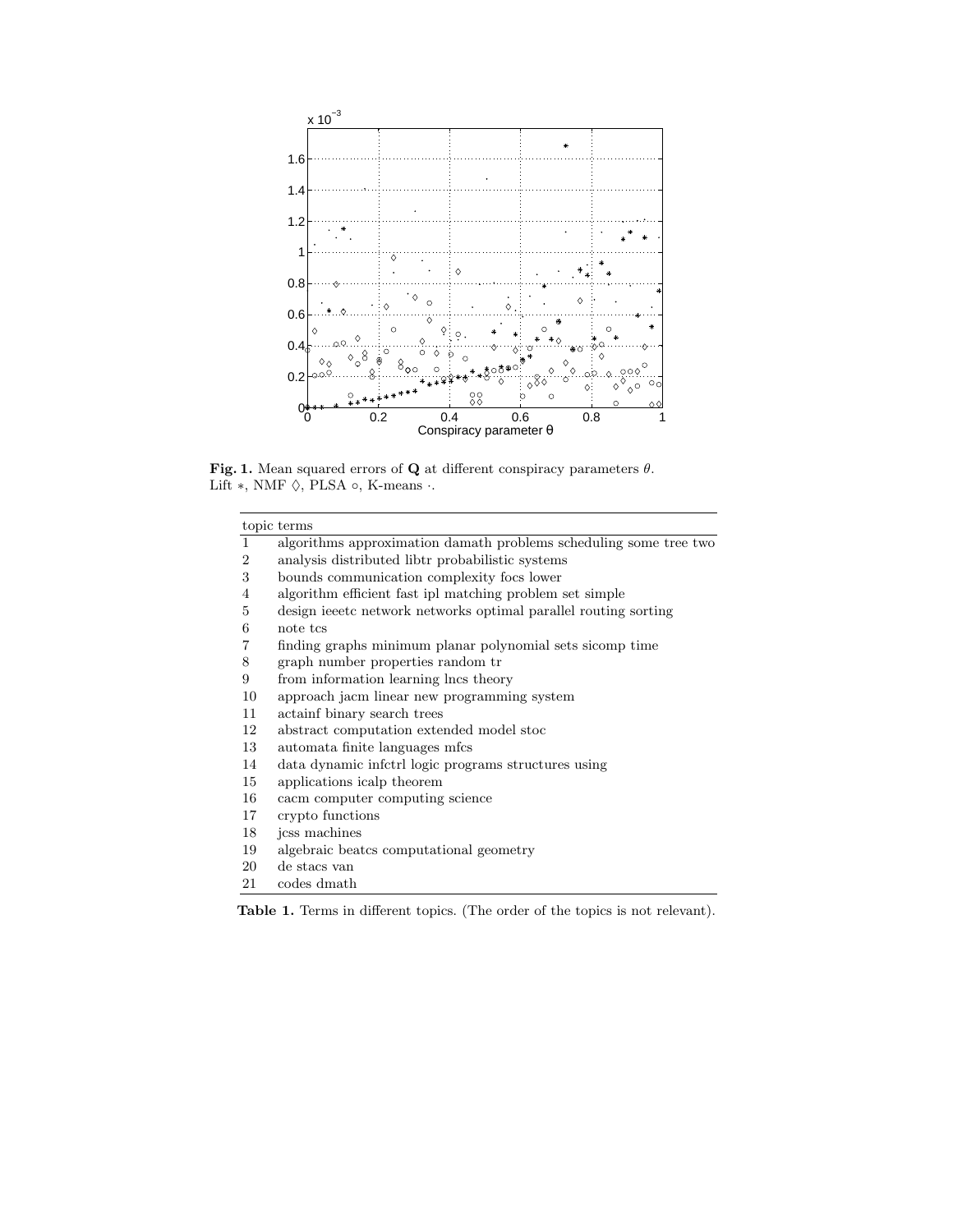algorithm for finding topics in 0–1 data. We also showed that a problem related to the identification of topics is NP-hard, and gave experimental results.

Several open problems remain. Our model is simple, and seems to yield good results; still, more complex models might do a better job at identifying, e.g., topics containing partly exclusive attributes. The identifiability of the model is another interesting issue: could one prove something about it? Further experimental studies are also needed.

## References

- 1. Lee, D.D., Seung, H.S.: Learning the parts of objects by non-negative matrix factorization. Nature 401 (1999) 788–791
- 2. Deerwester, S.C., Dumais, S.T., Landauer, T.K., Furnas, G.W., Harshman, R.A.: Indexing by latent semantic analysis. Journal of the American Society of Information Science 41 (1990) 391–407
- 3. Papadimitriou, C.H., Raghavan, P., Tamaki, H., Vempala, S.: Latent semantic indexing: A probabilistic analysis. In: PODS '98. (1998) 159–168
- 4. Hofmann, T.: Probabilistic latent semantic indexing. In: SIGIR '99, Berkeley, CA (1999) 50–57
- 5. Carreira-Perpiñán, M.A., Renals, S.: Practical identifiability of finite mixtures of multivariate Bernoulli distributions. Neural Computation 12 (2000) 141–152
- 6. Gyllenberg, M., Koski, T., Reilink, E., Verlaan, M.: Non-uniqueness in probabilistic numerical identification of bacteria. J. Appl. Prob. 31 (1994) 542–548
- 7. Cadez, I.V., Smyth, P., Mannila, H.: Probabilistic modeling of transaction data with applications to profiling, visualization, and prediction. In Provost, F., Srikant, R., eds.: Proceedings of the Seventh ACM SIGKDD International Conference on Knowledge Discovery and Data Mining, San Fransisco, CA (2001) 37–46
- 8. Hyvärinen, A., Karhunen, J., Oja, E.: Independent Component Analysis. John Wiley & Sons (2001)
- 9. Clifton, C., Cooley, R.: TopCat: Data mining for topic identification in a text corpus. In: Principles of Data Mining and Knowledge Discovery. (1999) 174–183
- 10. Dhillon, I.S.: Co-clustering documents and words using bipartite spectral graph partitioning. In: Knowledge Discovery and Data Mining. (2001) 269–274
- 11. Bingham, E., Mannila, H., Seppänen, J.K.: Topics in 0-1 data. In Hand, D., Keim, D., Ng, R., eds.: Proceedings of the Eighth ACM SIGKDD International Conference on Knowledge Discovery and Data Mining (KDD–2002), Edmonton, Alberta, Canada (2002) 450–455
- 12. Castelo, R., Feelders, A., Siebes, A.: MAMBO: Discovering association rules based on conditional independencies. LNCS 2189 (2001) 289–298
- 13. Lee, D.D., Seung, H.S.: Algorithms for non-negative matrix factorization. In: Advances in Neural Information Processing Systems. (2000)
- 14. Blei, D.M., Ng, A.Y., Jordan, M.I.: Latent Dirichlet Allocation. In: Neural Information Processing Systems 14. (2001)
- 15. Minka, T., Lafferty, J.: Expectation-propagation for the generative aspect model. In: Proceedings of the 18th Conference on Uncertainty in Artificial Intelligence, Edmonton, Canada (2002)
- 16. Buntine, W.: Variational extensions to EM and multinomial PCA. In Elomaa, T., Mannila, H., Toivonen, H., eds.: Machine Learning: ECML 2002. Number LNAI 2430 in Lecture Notes in Artificial Intelligence. Springer-Verlag (2002) 23–34